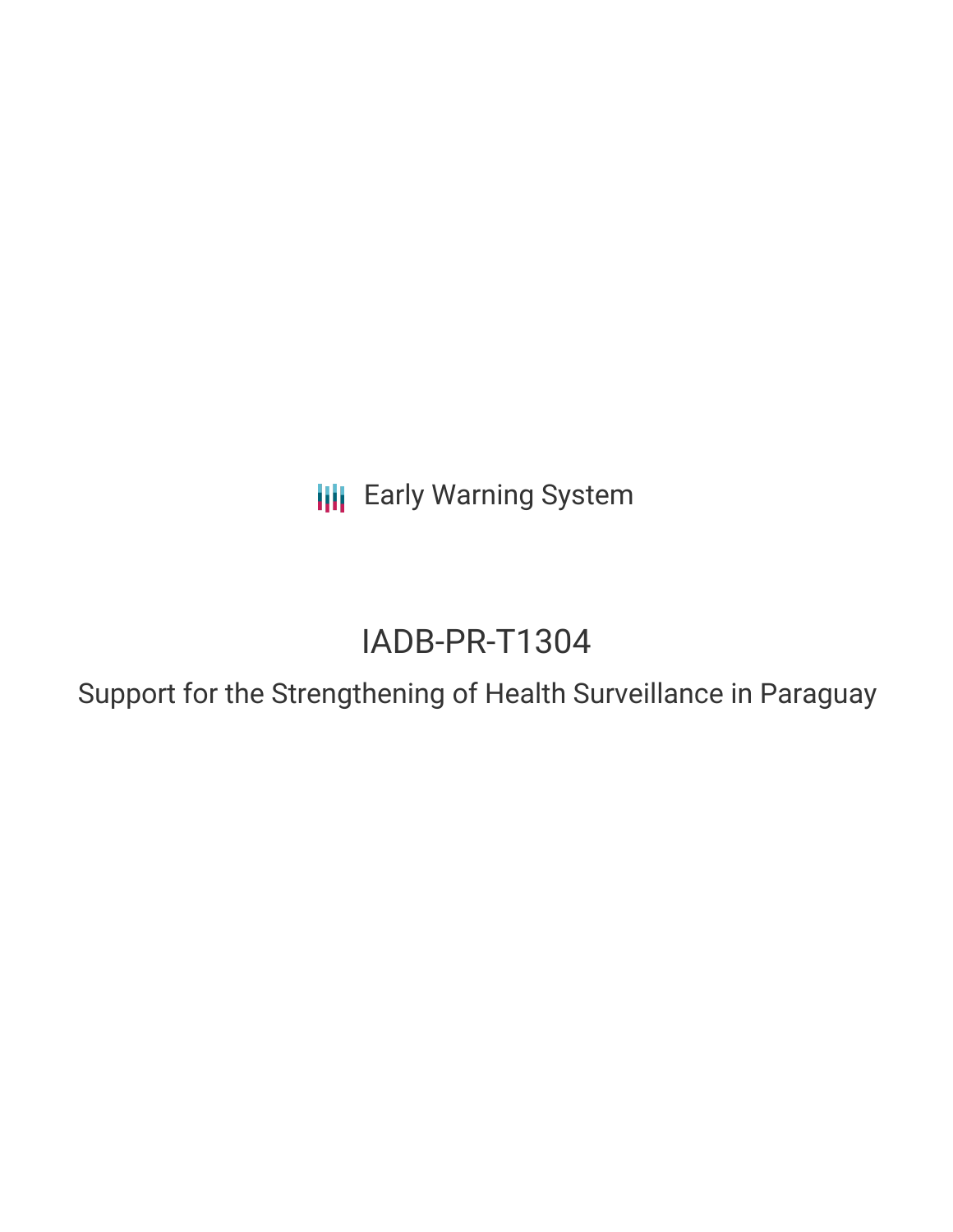

## **Quick Facts**

| <b>Countries</b>               | Paraguay                               |
|--------------------------------|----------------------------------------|
| <b>Specific Location</b>       | UNINFORMED                             |
| <b>Financial Institutions</b>  | Inter-American Development Bank (IADB) |
| <b>Status</b>                  | Approved                               |
| <b>Bank Risk Rating</b>        | C                                      |
| <b>Voting Date</b>             | 2021-07-08                             |
| <b>Borrower</b>                | Goverment of Paraguay                  |
| <b>Sectors</b>                 | Finance, Technical Cooperation         |
| <b>Investment Type(s)</b>      | Grant                                  |
| <b>Investment Amount (USD)</b> | $$0.54$ million                        |
| <b>Project Cost (USD)</b>      | $$0.54$ million                        |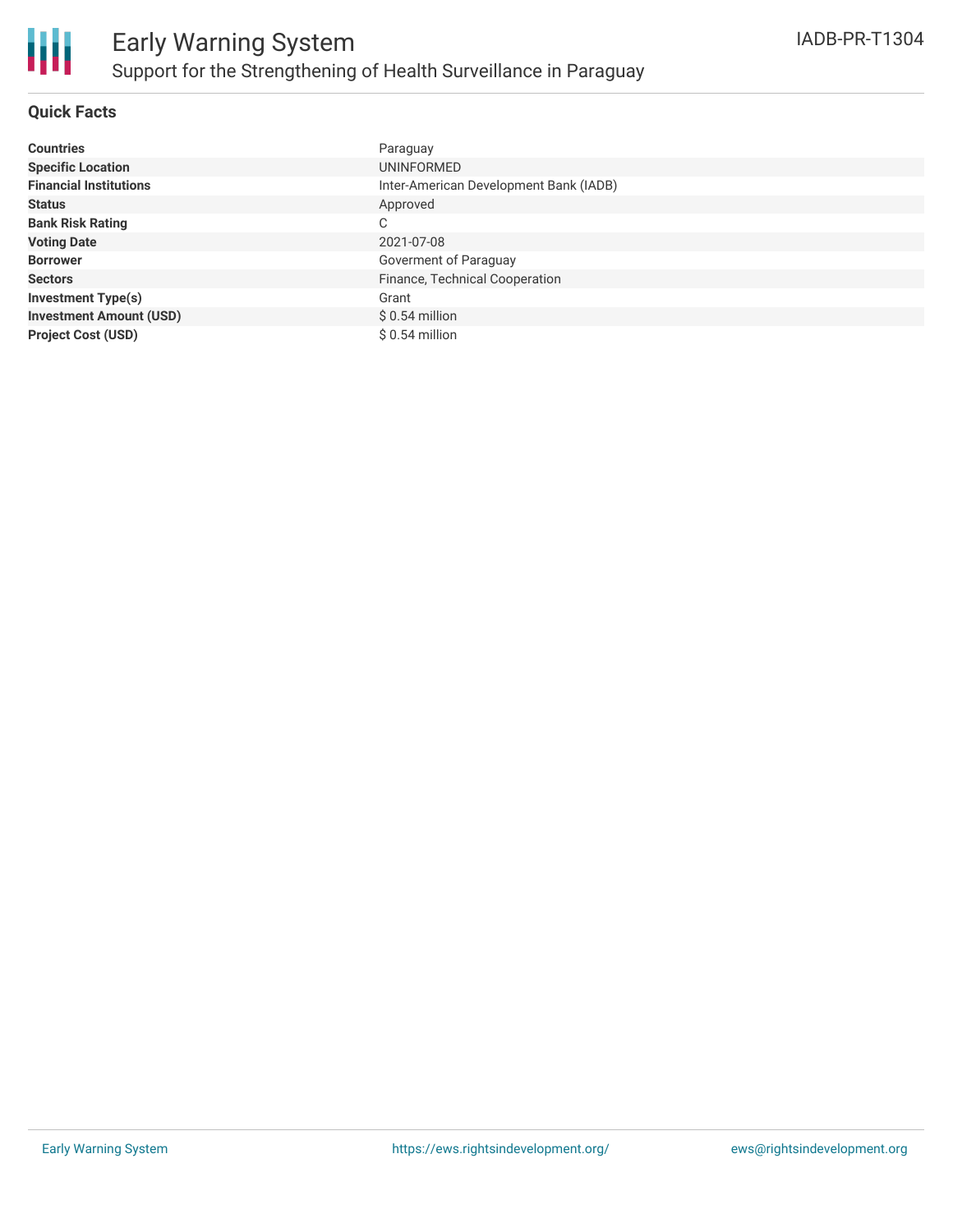

## **Project Description**

Contribute to strengthen the capacities of the MSPBS to respond to events of national and international public health importance (ESPII or ESPIN), taking the recommendations of the International Health Regulations (IHR). It will seek to support strategic activities that allow reducing negative impacts in terms of quality of life and loss of life, as well as in the economy, strengthening preparedness and response to eventual risks.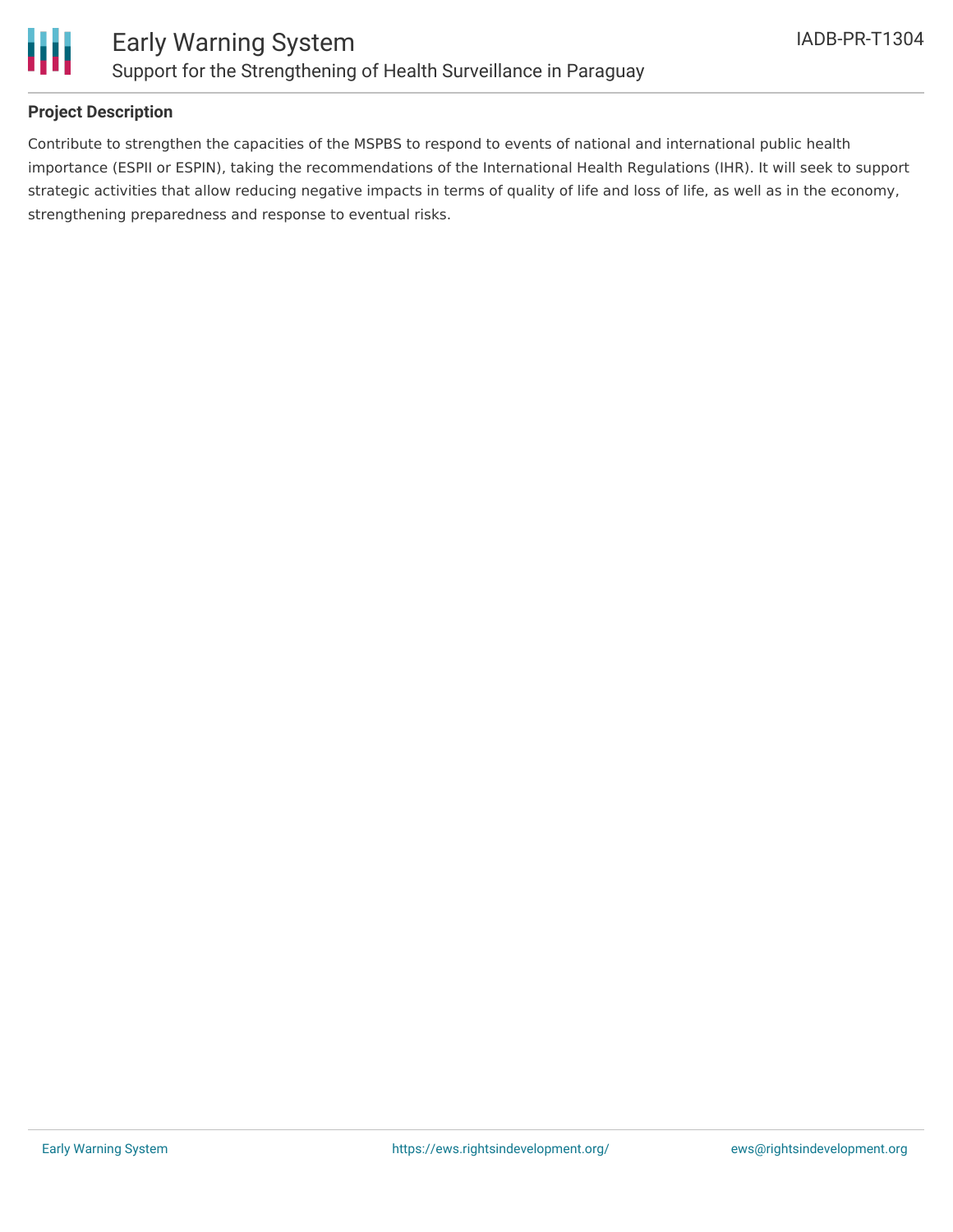

# Early Warning System Support for the Strengthening of Health Surveillance in Paraguay

### **Investment Description**

• Inter-American Development Bank (IADB)